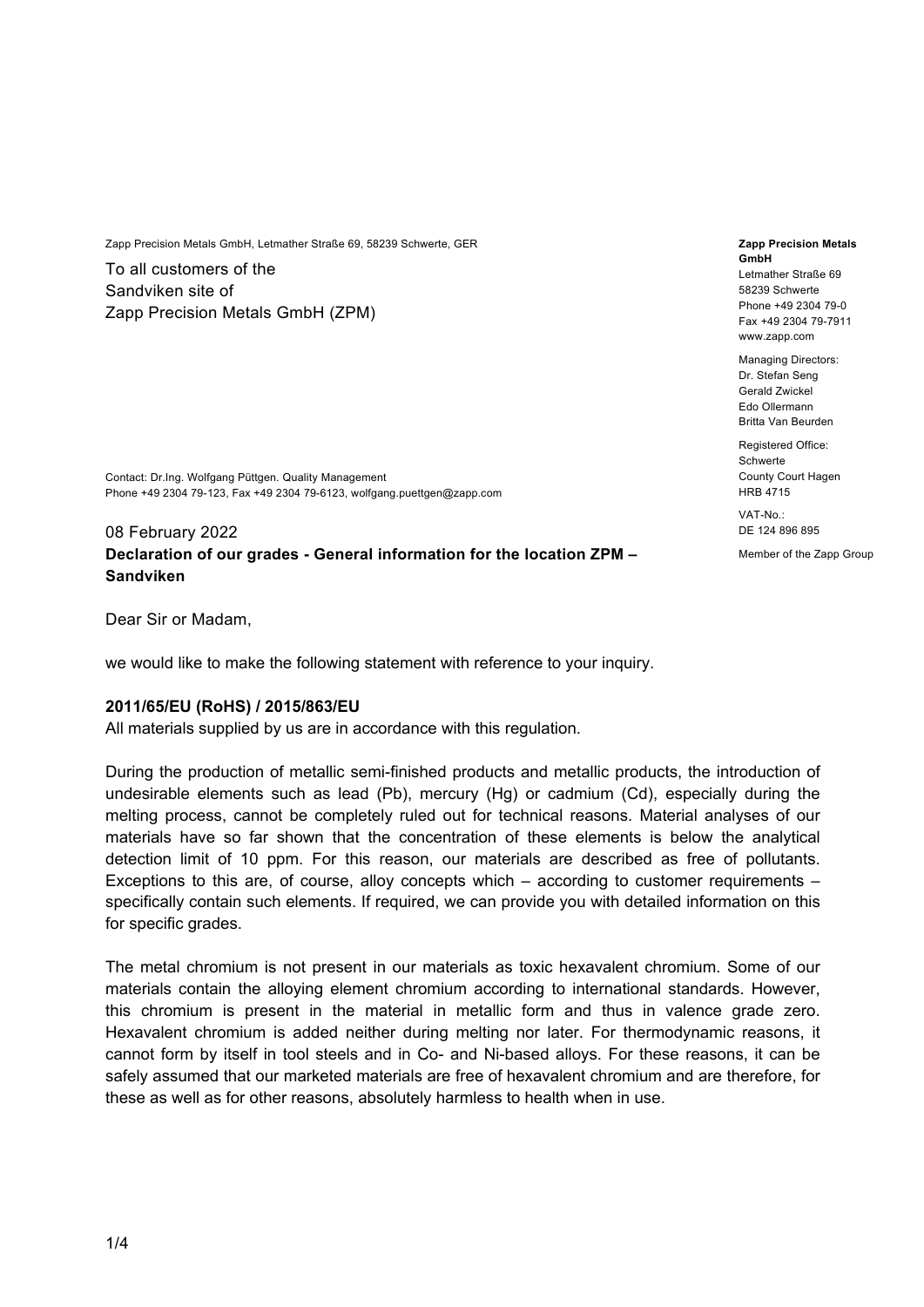## **REACH:**

**Statement on "substances of very high concern" (SVHC) according to the Regulation (EC) No 1907/2006 of the European Parliament and of the Council of 18 December 2006 concerning the Registration, Evaluation, Authorisation and Restriction of Chemicals (REACH), published on the 30 December 2006 in the Official Journal of the European Union 396/1.** 

We comply with the information requirements on "Substances of Very High Concern" ("SVHC"; Candidate List of Substances of Very High Concern for authorization) in articles according to Article 33 of Regulation (EC) No. 1907/2006 (REACH Regulation). As "downstream user" and as "supplier of an article" under REACH we are forced to pass on information along the supply chain. Unfortunately, it is unclear to many companies what these information requirements actually mean. This often results in situations where companies along the supply chain urge each other to confirm "REACH compliance" of articles. Such statements are not intended by REACH. For companies they only cause additional expenses but generate neither legal certainty nor other real benefit. Therefore, we would like to inform you what information you will receive from us as "supplier of an article" in accordance with the requirements of REACH.

## **Information requirements according to Article 33**

The products we supply are legally defined as articles<sup>1</sup>. According to Article 33(1) REACH, any supplier of an article containing a substance meeting the criteria in Article 57 and identified in accordance with Article 59(1) in a concentration above 0,1 % weight by weight (w/w) shall provide the recipient of the article with sufficient information, available to the supplier, to allow safe use of the article including, as a minimum, the name of that substance.

If such cases occur, we will properly comply with the information requirements in order to ensure the safe handling of our high-quality articles. Furthermore, we are in close contact with our suppliers. Based on our risk assessment there are no indications which will lead to a specific sample analysis up to now. According to the information available we currently assume that our articles do not contain any SVHC in a concentration above 0,1 % weight by weight (w/w). Therefore, we are not affected by the requirements of  $\S$  16f ChemG or art. 9 (1) (i) and art. 9 (2) of the Directive 2008/98/EC of 19 November 2008 on waste. An entry in the SCIP Database is therefore not necessary.

Once we have further information, we will inform immediately and coordinate appropriate measures. Due to our broad range of articles and due to the fact that we are depending on the information coming from our suppliers, who also have to fulfil the information requirements, you will certainly understand that we are not able to give further legally binding statements.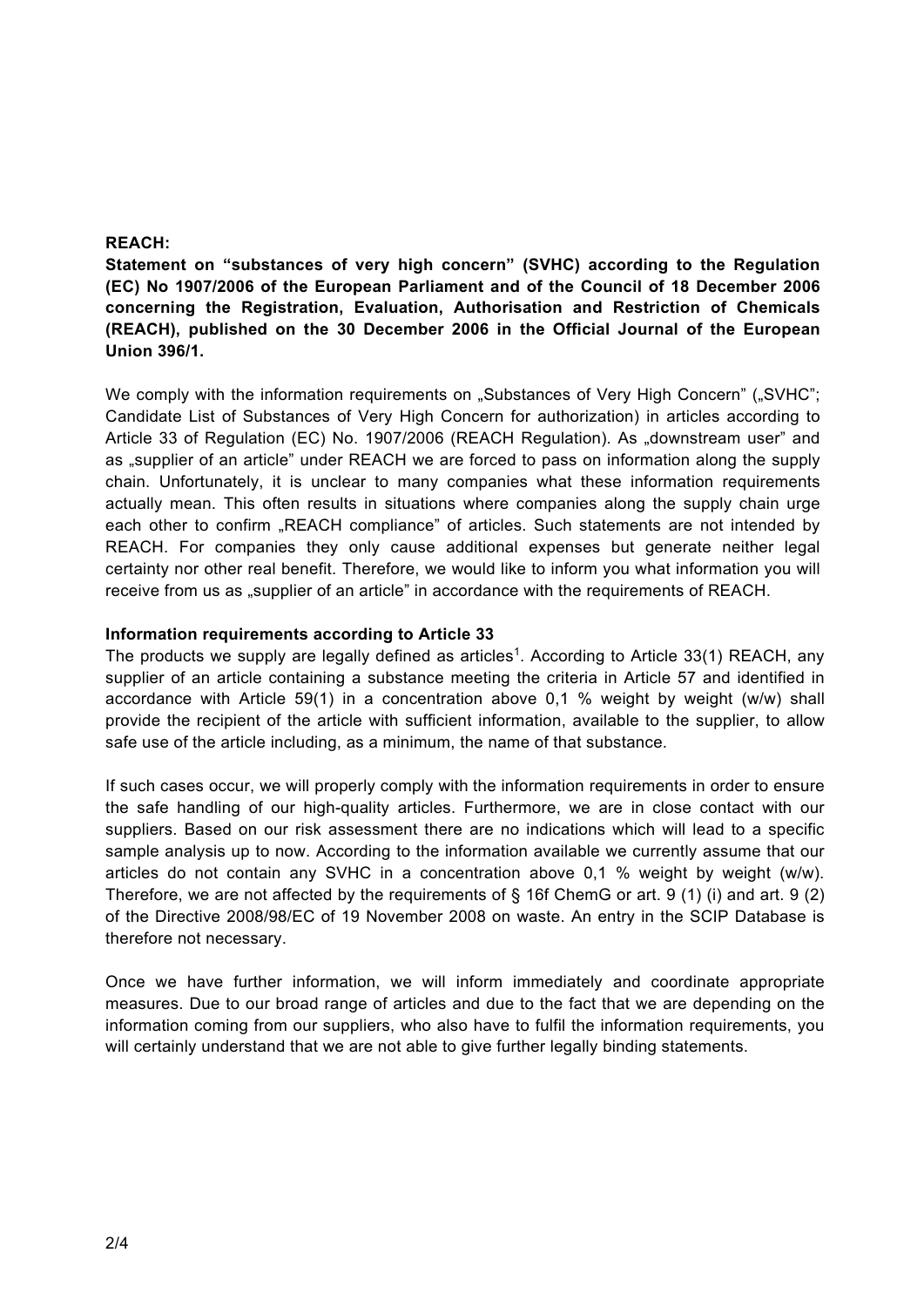# **REACH implementation in our company**

The expert group "Environment and occupational safety" of WSM Wirtschaftsverband Stahl- und Metallverarbeitung e.V. regularly informs us about proposed substances for the Candidate List, public consultations, new SVHC on the Candidate List² and about the relevance of SVHC. The published information on uses of SVHC show that the products supplied do not contain any of these substances <sup>3</sup>

By providing this information letter, we to fulfil our information requirements as a "supplier of an article" according to Article 33(1) REACH we are following legal provisions and recommendations of WSM Wirtschaftsverband Stahl- und Metallverarbeitung e.V. This statement applies only to the article / articles supplied by us. Modifications of the article / articles within the processing are thereby not covered.

Our articles **1.1268QB**, **1.0759EA** and **1.1268EA** contain the following substance of the current candidate list in concentrations above 0.1 % weight by weight (w/w):**Pb (CAS number: 7439-92- 1, EC number: 231-100-4).** Our Stainless-Steel articles which are supplied as coated with dry lubricants can contain in concentrations above 0,1% weight by weight (w/w): **Disodium tetraborate (EC number 215-540-4 CAS number 1303-96-4)** 

We have complied with the legally required notifications to the European Chemicals Agency (ECHA) in accordance with § 16f ChemG.

 $1$ Art. 3 no. 3 REACH: article: means an object which during production is given a special shape, surface or design which determines its function to a greater degree than does its chemical composition

2http://echa.europa.eu/candidate-list-table and http://www.reach-clp-biozid-

helpdesk.de/de/REACH/ Kandidatenliste/Kandidatenliste.html

3http://echa.europa.eu/web/guest/information-on-chemicals/candidate-list substances-in-articlestable

# **Conflict Minerals:**

The European Regulation 2017/821 of the European Parliament and Council of 17 May 2017 is not relevant for our distributed products.

Our metallic materials may contain "Conflict Minerals" as defined in Section 1502 of the Dodd-Frank Wall Street Reform and Consumer Protection Act pursuant to implementing regulations dated August 22, 2012. Some materials are alloyed with tantalum (Ta), cobalt (Co) or tungsten (W). Furthermore, our materials may contain small traces of the conflict minerals tin (Sn) and gold (Au). However, these have not been intentionally added to perform a specific function in our materials. Rather, they are often unavoidable scrap additions, due to the usual high recycling rate of metals. The Dodd-Frank Act explicitly excluded such matters from reporting requirements.